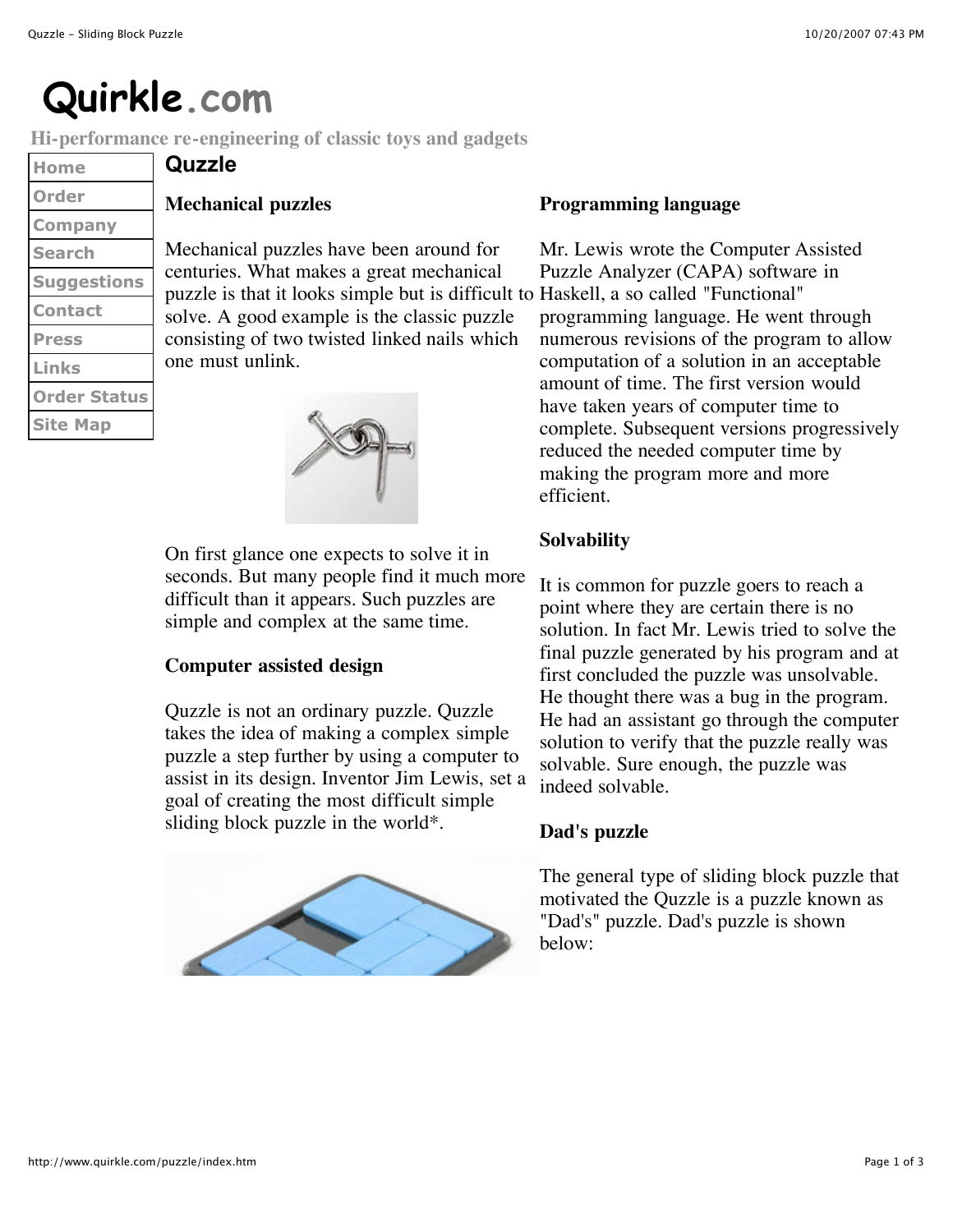

**Just \$19.95**

## **Programming the solution**

After more than a month of programming and from one specific corner to another specific running his programs, Mr. Lewis arrived at a corner (a different corner than Quzzle and a puzzle that is more difficult to solve than any other of its type. Yet it has just nine pieces. Mr. Lewis knows his puzzle is the world's hardest of its type as his computer considered but it is much easier than Quzzle. The name every possible puzzle among ten's of thousands, each having an often long sequence of moves. (Puzzle enthusiast's Henderson and Dogon discovered a small bug grand piano, to be moved to a specific in the program that created Quzzle, resulting in a slightly different starting position that adds a few moves. See if you can discover it after solving the classic Quzzle.)

# **\* Types of puzzles considered**

Mr. Lewis considered puzzles consisting of blocks one by one, one by two, and two by two in frames up to four by five; where the objective is to move the largest piece from one specific corner to another specific corner. Analyzing small frames of size 3x4 and 4x4 he found even the hardest configurations nearly trivial to solve. He also concluded that progression of tips. For example you might frames larger than 4x5 are too hard to solve and take too much computer time to analyze, due to a problem called combinatorial explosion. He also found blocks with a dimension larger than two grid lock puzzles of want to spoil the fun. such sizes.

#### **Theory of sliding block puzzles**

For those interested in some of the computer theory of sliding block puzzles, it has been shown that sliding block puzzles are in a class his passion.of problems that are the most difficult even



The objective is the move the large piece different configuration of pieces). Dad's puzzle can be tried using Quzzle, making for two puzzles in one. Dad's puzzle is not easy "Dad's" puzzle supposedly reflects the task of the head of the family rearranging pieces of furniture. The large block represents a corner of the room. No doubt Dad's puzzle was invented by a mechanical tinkerer who tried many combinations randomly, stopping when he found a "rather" difficult combination. Little could he imagine that a century later every possible puzzle of the type would be scrutinized by a high speed electronic brain - work that could take years to do manually.

# **Tips**

The Quzzle puzzle comes with instructions leading you to a web page with a want to know how many moves it takes to solve, or whether the first move is up or down. You can reveal tips gradually if you get stuck, or just look at the solution if you

#### **About the Inventor**

Mr. Lewis is a puzzle lover that collects mechanical puzzles - many of which were given to him as presents by those who know